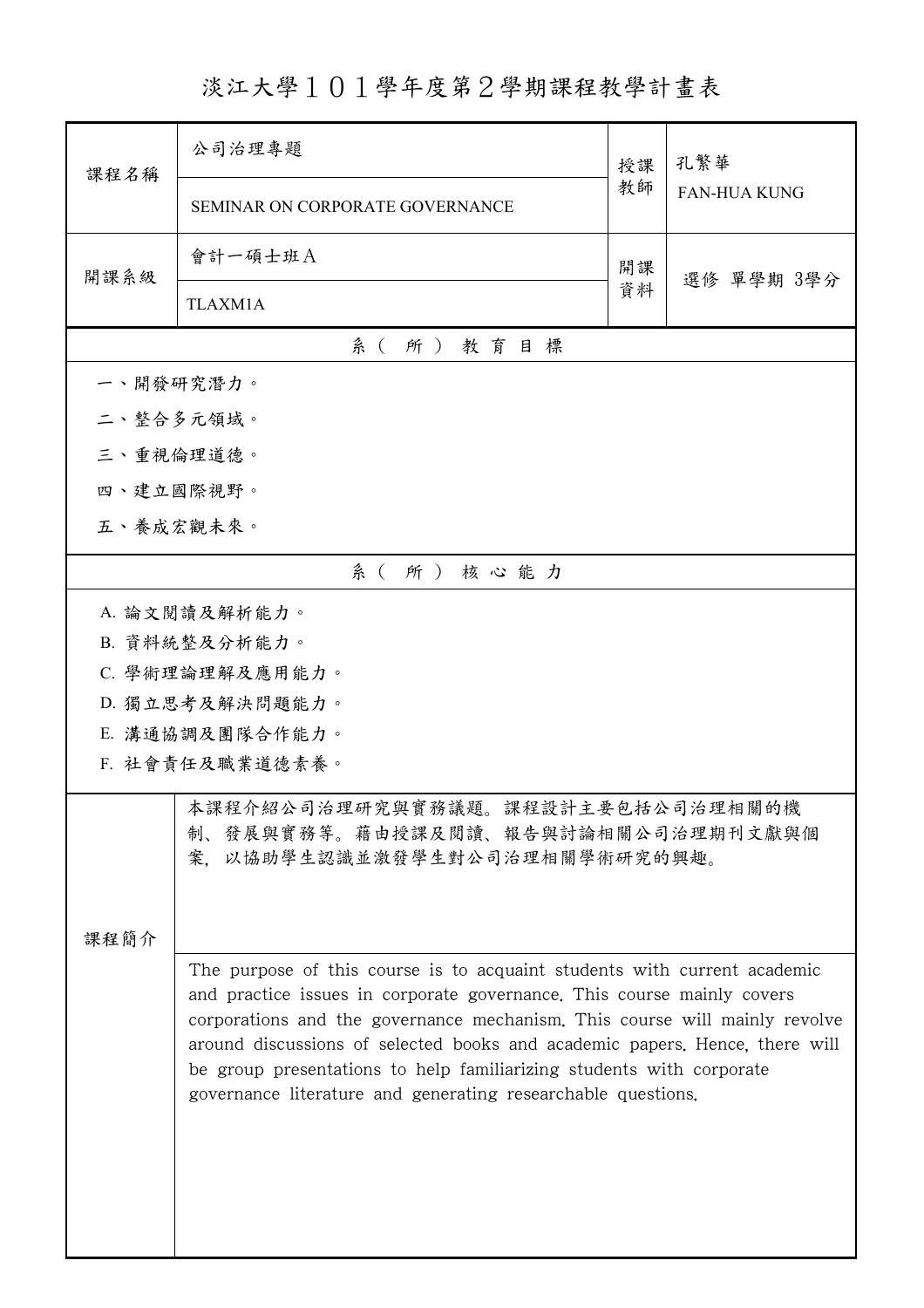本課程教學目標與目標層級、系(所)核心能力相關性 一、目標層級(選填): (一)「認知」(Cognitive 簡稱C)領域:C1 記憶、C2 瞭解、C3 應用、C4 分析、 C5 評鑑、C6 創造 (二)「技能」(Psychomotor 簡稱P)領域:P1 模仿、P2 機械反應、P3 獨立操作、 P4 聯結操作、P5 自動化、P6 創作 (三)「情意」(Affective 簡稱A)領域:A1 接受、A2 反應、A3 重視、A4 組織、 A5 內化、A6 實踐

二、教學目標與「目標層級」、「系(所)核心能力」之相關性:

 (一)請先將課程教學目標分別對應前述之「認知」、「技能」與「情意」的各目標層級, 惟單項教學目標僅能對應C、P、A其中一項。

 (二)若對應「目標層級」有1~6之多項時,僅填列最高層級即可(例如:認知「目標層級」 對應為C3、C5、C6項時,只需填列C6即可,技能與情意目標層級亦同)。

 (三)再依據所訂各項教學目標分別對應其「系(所)核心能力」。單項教學目標若對應 「系(所)核心能力」有多項時,則可填列多項「系(所)核心能力」。 (例如:「系(所)核心能力」可對應A、AD、BEF時,則均填列。)

| 序              |                      |                                                                     | 相關性                  |            |  |  |
|----------------|----------------------|---------------------------------------------------------------------|----------------------|------------|--|--|
| 號              | 教學目標(中文)<br>教學目標(英文) |                                                                     | 目標層級                 | 系(所)核心能力   |  |  |
| $\mathbf{1}$   | 瞭解公司治理機制             | Introduction to the corporate<br>governance mechanism               | C <sub>2</sub><br>CD |            |  |  |
|                | 2   培養專業判斷能力         | Acquaint students with<br>problem-solving and<br>judgment abilities | <b>P4</b>            | <b>BDE</b> |  |  |
| $\overline{3}$ | 公司治理實務運用             | Acquaint students with<br>corporate governance practice<br>issues   | <b>P4</b>            | <b>BDE</b> |  |  |
| $\overline{4}$ | 公司治理領域研究能力           | Acquaint students with<br>academic research ability                 | P <sub>3</sub>       | AC         |  |  |
|                | 教學目標之教學方法與評量方法       |                                                                     |                      |            |  |  |
| 序<br>號         | 教學目標                 | 教學方法                                                                | 評量方法                 |            |  |  |
| $\mathbf{1}$   | 瞭解公司治理機制             | 講述                                                                  | 上課表現                 |            |  |  |
| $\overline{2}$ | 培養專業判斷能力             | 討論                                                                  | 報告                   |            |  |  |
| $\overline{3}$ | 公司治理實務運用             | 討論                                                                  |                      | 報告、上課表現    |  |  |
| $\overline{4}$ | 公司治理領域研究能力           | 討論                                                                  |                      | 報告、上課表現    |  |  |
|                |                      |                                                                     |                      |            |  |  |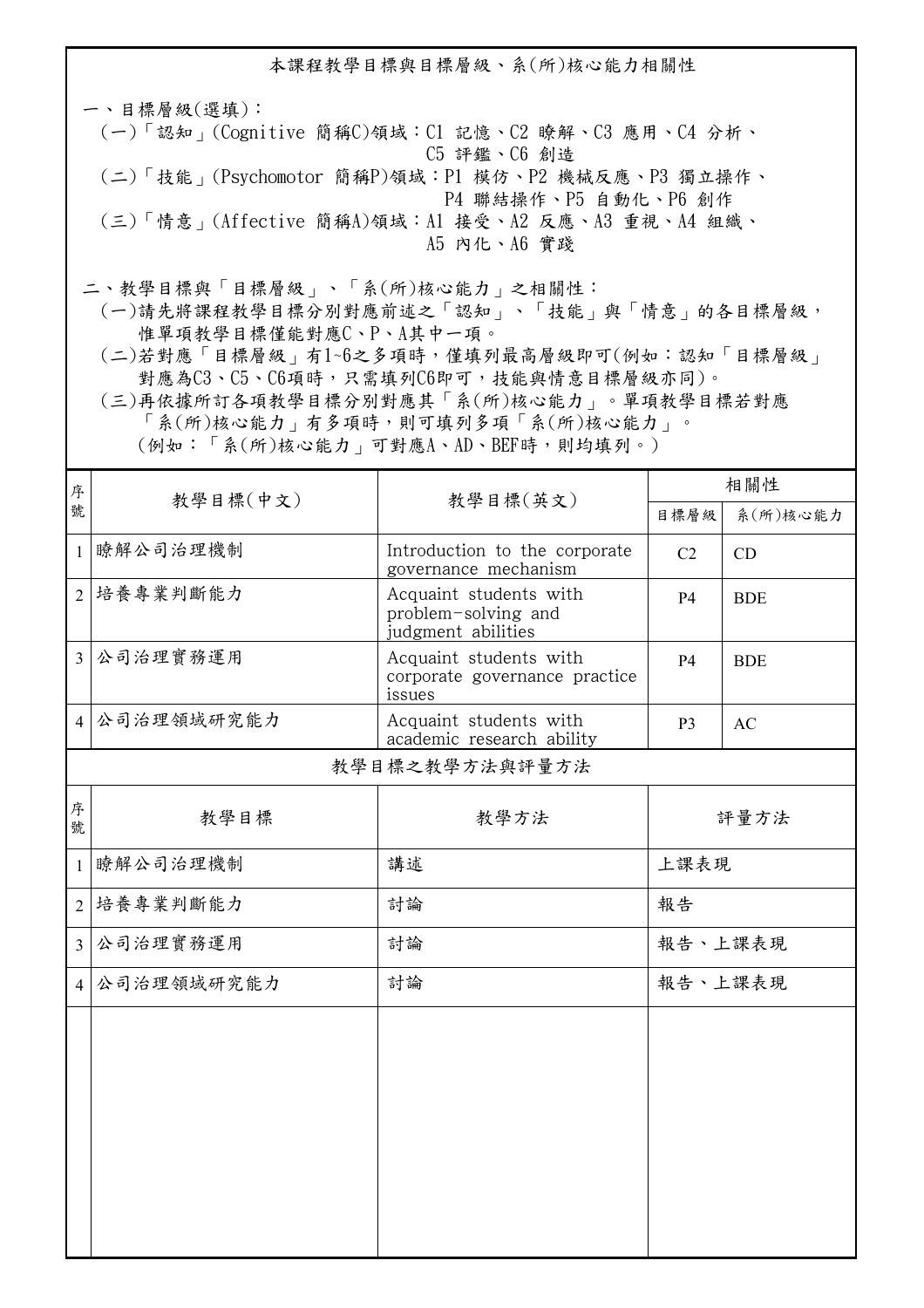| 本課程之設計與教學已融入本校校級基本素養                   |                                                                   |                                                                |                                          |                |  |
|----------------------------------------|-------------------------------------------------------------------|----------------------------------------------------------------|------------------------------------------|----------------|--|
| 淡江大學校級基本素養                             |                                                                   |                                                                | 內涵說明                                     |                |  |
|                                        | 全球視野                                                              |                                                                |                                          |                |  |
|                                        | 洞悉未來                                                              |                                                                |                                          |                |  |
|                                        | 資訊運用                                                              |                                                                |                                          |                |  |
|                                        | 品德倫理                                                              |                                                                |                                          |                |  |
|                                        | 獨立思考                                                              |                                                                |                                          |                |  |
|                                        | 樂活健康<br>$\langle \ \rangle$                                       |                                                                |                                          |                |  |
|                                        | 團隊合作                                                              |                                                                |                                          |                |  |
|                                        | 美學涵養<br>$\left\langle \right\rangle$                              |                                                                |                                          |                |  |
|                                        |                                                                   |                                                                | 授課進度表                                    |                |  |
| 週<br>內 容 (Subject/Topics)<br>日期起訖<br>次 |                                                                   | 備註                                                             |                                          |                |  |
| 1                                      | $102/02/18$ ~<br>102/02/24                                        |                                                                | Background and Perspectives on Corporate |                |  |
| 2                                      | $102/02/25$ ~<br>Separation of Ownership and Control<br>102/03/03 |                                                                |                                          | Case 1 and 2   |  |
| 3                                      | $102/03/04$ ~<br>102/03/10                                        | Board of Directors                                             |                                          | Case 2 and 3   |  |
| 4                                      | $102/03/11$ ~<br>102/03/17                                        | Board Committee                                                |                                          | Case 4 and 5   |  |
| 5                                      | $102/03/18$ ~<br>102/03/24                                        | Executive Incentives                                           |                                          | Case 6 and 7   |  |
| 6                                      | $102/03/25$ ~<br>102/03/31                                        | Shareholders' Roles and Responsibilities                       |                                          | Case 8 and 9   |  |
| 7                                      | $102/04/01$ ~<br>102/04/07                                        | Regulatory Bodies and Standard Setters                         |                                          | Case 10 and 11 |  |
| 8                                      | $102/04/08$ ~<br>102/04/14                                        | Internal and External Auditors                                 |                                          | Case 12 and 13 |  |
| 9                                      | $102/04/15$ ~<br>102/04/21                                        | Stakeholders' Roles and Responsibilities<br>Case $14$ and $15$ |                                          |                |  |
| 10                                     | $102/04/22$ ~<br>102/04/28                                        | Case 16 and 17<br>Other Corporate Governance Participants      |                                          |                |  |
| 11                                     | $102/04/29$ ~<br>102/05/05                                        | Emerging Issues in Corporae Governance                         |                                          | Case 18 and 19 |  |
| 12                                     | $102/05/06$ ~<br>102/05/12                                        | Case 20<br>Corporate Social Responsibility                     |                                          |                |  |
|                                        |                                                                   |                                                                |                                          |                |  |